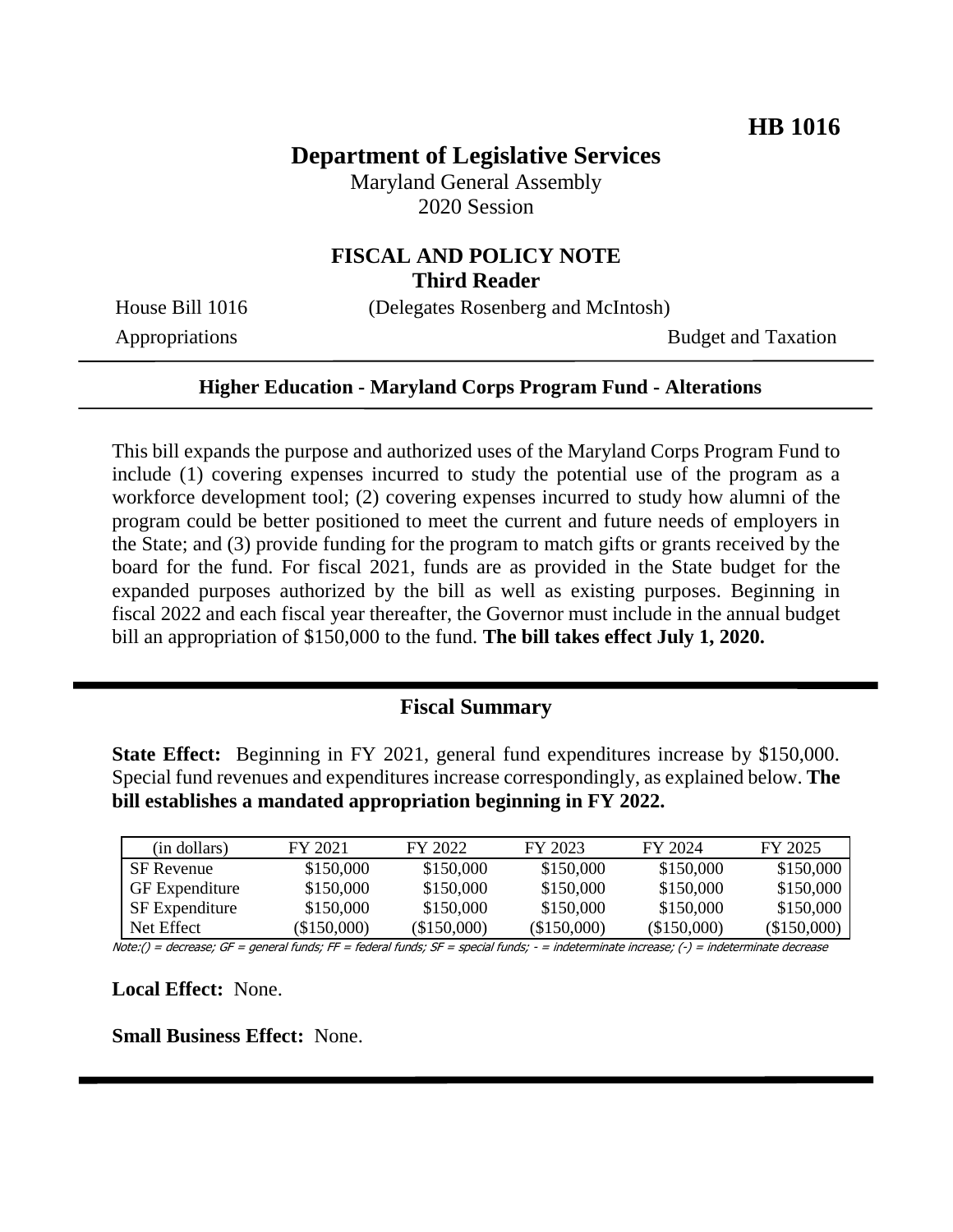## **Analysis**

**Current Law/Background:** The Maryland Corps Program and Maryland Corps Program Fund were established by Chapter 654 of 2016. However, the program never received funding. In fiscal 2017, the operating budget included \$150,000 for the program, but the Governor did not release the funds. In addition, only one of seven members was ever appointed to the board of directors. The board was required to issue a request for proposals (RFP) for a program operator by June 1, 2017. Since the program never received funding, the RFP was never issued. The Governor's proposed fiscal 2021 budget does not include any funding for the program. The Governor's Office on Service and Volunteerism within the Governor's Office of Community Initiatives must staff the board and provide technical and other assistance to the program operator.

#### *Maryland Corps Program and Fund*

The purpose of the Maryland Corps Program is to provide at least 100 young people with meaningful service opportunities, equip corps participants with skills that will enable them to successfully transition from high school to an institution of higher education, and provide scholarships to corps participants who have completed the program.

Individuals are eligible to participate in the Maryland Corps if they:

- are between the ages of 17 and 23;
- are eligible for in-state tuition;
- have obtained a high school diploma or general equivalency diploma; and
- have not obtained a vocational certificate, associate's degree, or bachelor's degree from an institution of higher education.

Maryland Corps participants must serve for at least nine months with a nonprofit organization or government agency that has a focus on community or other service, civic engagement, volunteerism, or other activities or experiences with a similar mission. During their service, they are eligible for a stipend of up to \$15,000. Upon successful completion of their service, they are eligible for a one-time scholarship of \$6,000, to be used at a public or private nonprofit institution of higher education in the State that is certified by the Maryland Higher Education Commission. The scholarship may not be construed to prohibit or impede the award of any other financial aid for which the participant is eligible.

The Maryland Corps Program Fund is a continuing, nonlapsing fund of the State for the purpose of (1) providing stipends and scholarships to participants; (2) covering expenses incurred by the board, including those related to issuing the RFP; and (3) covering expenses incurred by the program operator selected by board.

HB 1016/ Page 2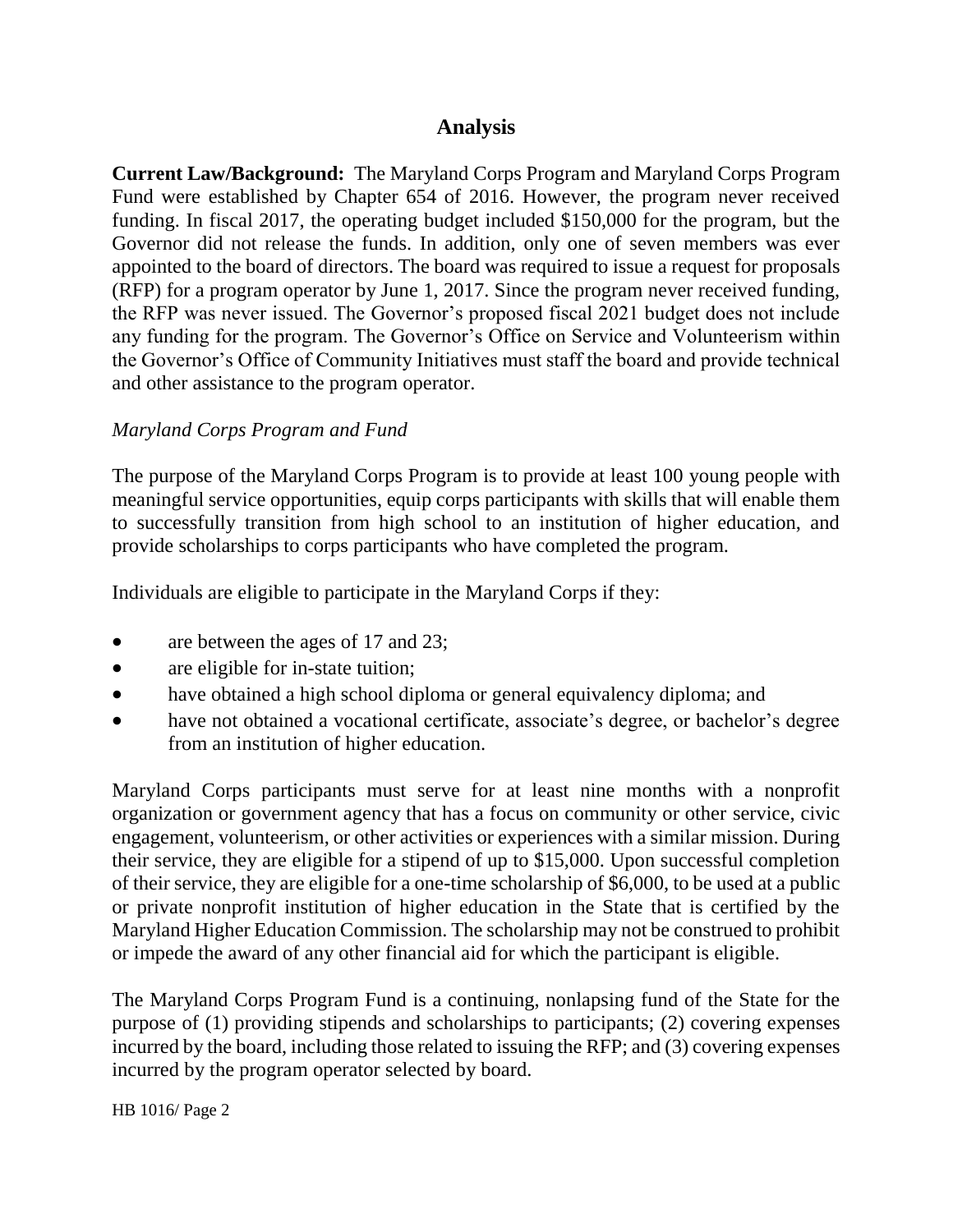The board must explore the possibility of accessing federal or other grant funding for the program and awarding participants with academic credit for their service. The fund is subject to audit by the Legislative Auditor.

For fiscal 2020 and each fiscal year thereafter, funds for the program must be as provided in the State budget for the board to:

- provide stipends to corps participants;
- provide scholarships to corps participants who have completed the program to be used at institutions of higher education in the State toward vocational certificates, associate's degrees, and bachelor's degrees;
- cover expenses incurred by the board, including expenses incurred during the development, issuance, awarding, and funding of the RFP; and
- cover expenses incurred by the operator selected, as determined by the board to be relevant to the successful operation of the program.

### *The Governor's Office of Service and Volunteerism*

The Governor's Office of Service and Volunteerism has five staff that administer \$5.8 million in federal funds. The current staff oversee 19 AmeriCorps State programs, supporting 1,054 AmeriCorps members, and supporting volunteer connector organizations throughout the State. The current staff also provide administrative support and funding packages to the 25-member Governor's Commission on Service and Volunteerism. The current staff are fully subscribed with their current duties.

**State Fiscal Effect:** Although discretionary, this estimate assumes that general fund expenditures increase by \$150,000 in fiscal 2021 since the bill specifies that, for *fiscal 2021* and each year thereafter, funds for the program are as provided in the State budget for the activities authorized under current law as well as the expanded purposes authorized in the bill. Beginning in fiscal 2022, general fund expenditures increase by \$150,000 annually as mandated by the bill.

This estimate assumes that special fund revenues and expenditures increase correspondingly, and the funds are used to hire a consultant to study the potential use of the program as a workforce development program and how alumni of the program could be better positioned to meet the current and future needs of employers in the State. After those studies have been completed, it is assumed that any residual funding is used to match gifts or grants received by the board for the fund. Out-year expenditures are likely directed to this purpose or to the original purposes of the program.